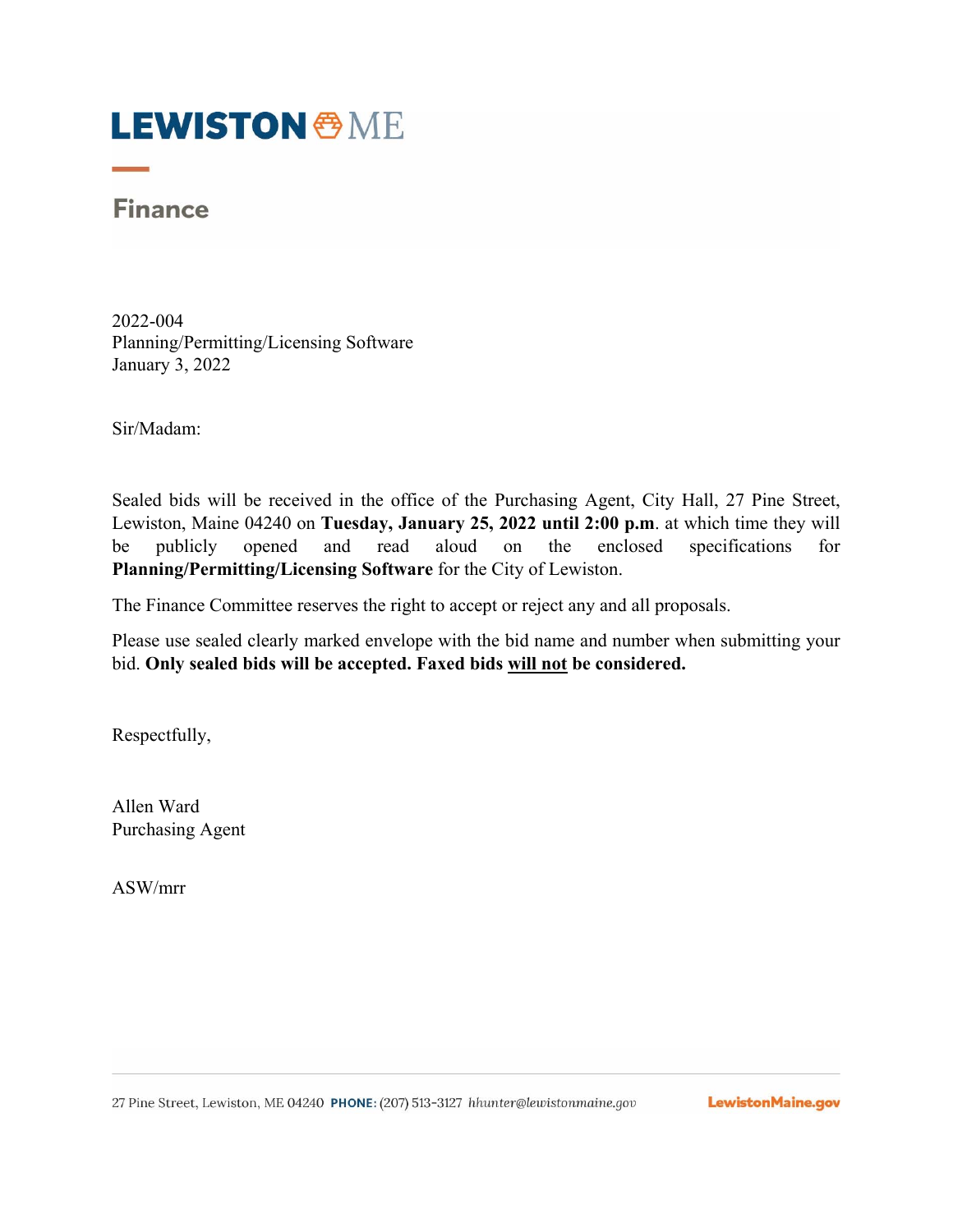### **CITY OF LEWISTON, MAINE BID #: 2022-004 PLANNING/PERMITTING/LICENSING SOFTWARE BID DUE DATE: Tuesday, January 25 @ 2:00 P.M.**

The City of Lewiston, Maine is seeking to purchase planning/permitting/licensing software from one qualified vendor. It is anticipated that the ultimate "go live" date will be for the City's fiscal year 2023, beginning on July 1, 2022. The City is seeking a vendor to provide and install the software, assist with the hardware configuration, data conversion, software implementation, training, testing services and annual licensing/maintenance costs for the first five (5) years.

Interested bidders must register with the Purchasing Agent either through direct response to the City's RFP solicitation at *myerson@lewistonmaine.gov* or by contacting the Purchasing Agent Allen Ward at 205-513-3040 or  $award@lewistomnaire.gov$  to be added to the bidders list.

Three (3) complete copies/sets of the proposal, and related documentation, shall be submitted with the original copy being so marked. In addition, an electronic copy on disk, flash drive or similar media shall also be submitted.

Bidders must provide adequate detail to support their proposal pricing and plan as detailed in this RFP. Additional pricing documentation may be submitted; however, the City's Proposal Form in this RFP MUST be submitted, without qualification on pricing.

The proposal must be signed by the bidder with his/her full name and address and be enclosed in a sealed envelope. The sealed enveloped shall be marked with the name and address of the bidder and entitled:

### **Proposal for: 2022-004 Planning/Permitting/Licensing Software**

and addressed to: Purchasing Agent, City Hall, 27 Pine Street, Lewiston, Maine 04240. If the proposal is forwarded by mail, the sealed envelope containing the proposal and marked as above must be enclosed in a second envelope which shall be addressed to: Purchasing Agent, City Hall, 27 Pine Street, Lewiston, Maine 04240. All mailed proposals should be sent by registered mail to ensure delivery.

Any bidder may withdraw his/her proposal prior to the scheduled time for the opening of proposals upon presentation to the Purchasing Agent of a request, in writing, to do so.

Any bidder who withdraws his/her proposal within thirty (30) days after the actual opening thereof shall be considered to have abandoned his/her proposal. Any proposal received after the scheduled opening time will not be considered.

All Proposals are the property of the City and will not be returned.

Bids and Proposals are considered public documents and may be reviewed by others including competitors. In no event will the City assume liability for any loss, damage or injury which may result from any disclosure or use of information marked as proprietary or confidential.

The City reserves the right to negotiate with selected firm to bring purchase within funding.

The Finance Committee reserves the right to waive any formality and may consider as informal any proposal not prepared and submitted in accordance with these provisions.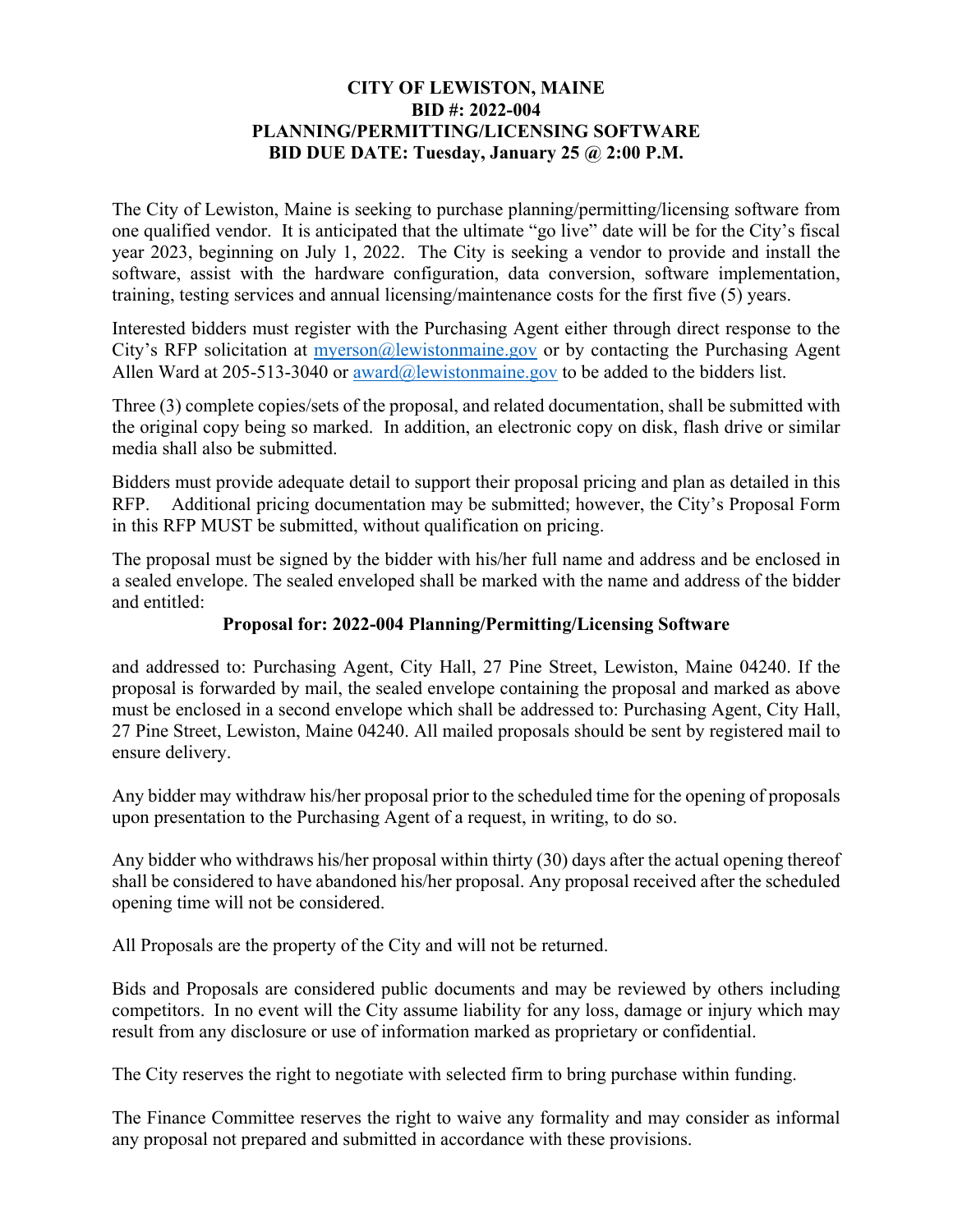In accordance with section 3.1.6.5 of the City of Lewiston Purchasing Policy, The Finance Committee, upon recommendation of the Director or designee, shall have the authority to reject any and all proposals when proposals are deemed non-responsive, token, collusive or otherwise non-acceptable, and such action is in the best interest of the City.

Bid Specifications can be obtained free of charge on the City of Lewiston web site under Finance Dept./Bids and Awards (www.lewistonmaine.gov).

All proposals must be made on the blank Proposal Form as provided for in the Specifications.

Proposals which do not contain prices for all items which are called for or which otherwise are not in conformity with this notice may be rejected.

There is no express or implied obligation for the City of Lewiston to reimburse Respondents for any costs or expenses incurred in preparing proposals or for the City evaluating the solution. The City is not responsible for any cost(s) incurred by a Respondent in preparing and/or submitting a Proposal in response to this RFP. The City will also not be responsible for any costs associated with preparing.

Questions must be submitted in writing to the Purchasing Agent and be received no later than **January 18, 2022** in writing via e-mail to award@lewistonmaine.gov. The Purchasing Office will be the only office issuing any changes to this Invitation. The City shall not be responsible *for any oral interpretation* given by City personnel or others. All changes and/or clarifications to the specifications will be issued via addendum to all bidders on file and published online at https://www.lewistonmaine.gov/Bids.aspx.

### **INSURANCE Provisions**

The contracted firm shall agree to save the City harmless from all losses, costs or damages caused by his acts or those of his agents, and before signing the contract will produce evidence satisfactory to the following types and to the limits specified below, naming the City of Lewiston as additional insured. Certificate of such insurance shall be filed with the Purchasing Agent when contract is being signed.

### WORKERS' COMPENSATION:

Workers' Compensation, coverage with Statutory Limits and Employers Liability for all employees with limits of \$400,000 per incident; and in case any work is sublet, the Contractor shall require the sub-contractor similarly to provide coverage for the latter's employees unless such employees are covered by the protection afforded the Contractor.

### AUTOMOTIVE LIABILITY INSURANCE:

Automotive Liability insurance with minimum limits of liability for bodily injury in the amount of \$1,000,000 for each occurrence and minimum limits of liability for property damage in the amount of \$50,000/\$100,000 aggregate.

### GENERAL LIABILITY INSURANCE:

General Liability insurance with minimum limits of liability for bodily injury in the amount of \$1,000,000 for each occurrence and minimum limits of liability for property damage in the amount of \$50,000/\$100,000 aggregate, or a combined single limit of \$500,000 for each occurrence, including completed operations shall be required.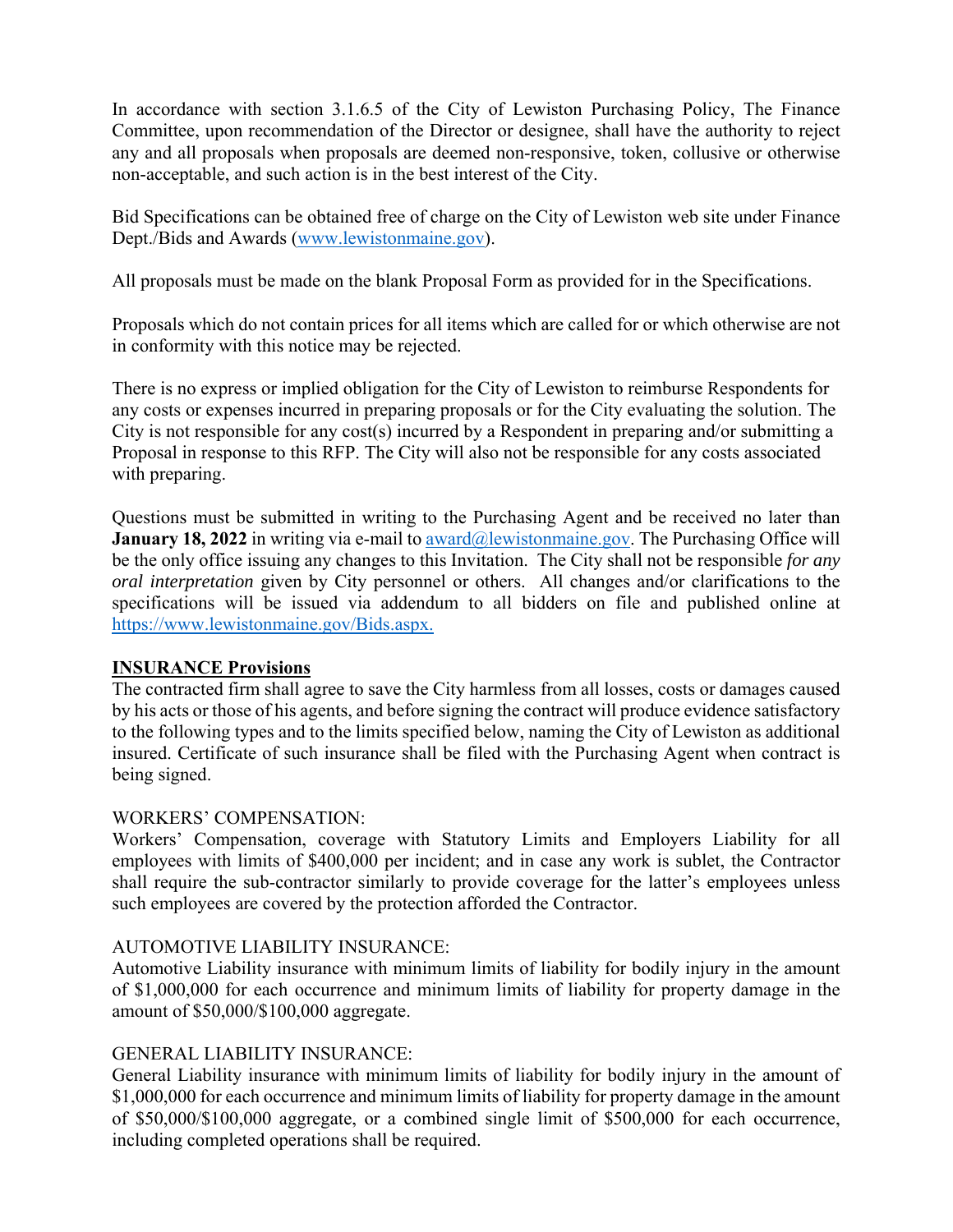The contracted firm shall furnish all necessary labor, tools, equipment and supplies to perform the required services at the City facilities designated. The City's authorized representatives will decide all questions which may arise as to the quality and acceptability of any work performed under the contract. If, in the opinion of the City's authorized representatives, performance becomes unsatisfactory, the City shall notify the contracted firm verbally and in writing.

The contracted firm agrees not to assign or subcontract any of the work or obligations required of him under the ensuing agreement unless he first obtains the written consent of the Purchasing Agent.

### **Current Software and Data Migration Needs**

The City uses Tyler Technologies Energov Permitting and Planning Review Software (building 2019.1.3.12) and iG Enforce and iG inspect for its licensing and permitting

### **Evaluation of Proposals**

All proposals will be reviewed and analyzed by a staff review committee for content and completeness. After the proposal review the City may "short list" the top scoring firms, these firms may be scheduled to meet with staff for presentations of their proposals. Proposers may be requested to furnish additional information prior to, during, or following the interviews.

All review and evaluation will be according to the selection criteria contained in this RFP.

| <b>TOTAL PROPOSAL PRICE</b>                            | 30%     |
|--------------------------------------------------------|---------|
| <b>EXPERIENCE WITH LEWISTON, RESUMES, REFERENCES</b>   | 20%     |
| <b>PROJECT APPROACH, DEDICATED RESOURCES, TIMELINE</b> | $50\%*$ |

The Purchasing Agent will schedule demos as needed for staff ranking of proposals. Based upon the response to this RFP and the subsequent demos, a single firm will be recommended to the City's Finance Committee who will make the bid award.

\*After any interviews are conducted, those firms will be reevaluated and a new score may be calculated. Based upon the response to this RFP and the subsequent interviews, a single firm will be recommended to the City's Finance Committee who will make the bid award.

Subsequent to the approval from the Finance Committee, the City intends to enter into negotiations with the preferred vendor regarding all terms of the proposal.

The City of Lewiston reserves the right to select the Vendor which best meets the overall needs, based primarily on the following criteria (not listed in any order of importance):

• The overall capability to provide the required software features and capabilities

• The flexibility of the application software, including the availability of tools to allow the novice user to "drill down and across" and perform Ad Hoc analysis and reporting

• The amount of vendor support that will be available for installation, conversion, training, ongoing modifications, and software support

- The total costs of the solution over a ten-year period, including direct and indirect costs
- The expandability of the proposed solution, including the ease of upgrading the proposed solution by adding components to accommodate future needs without additional costs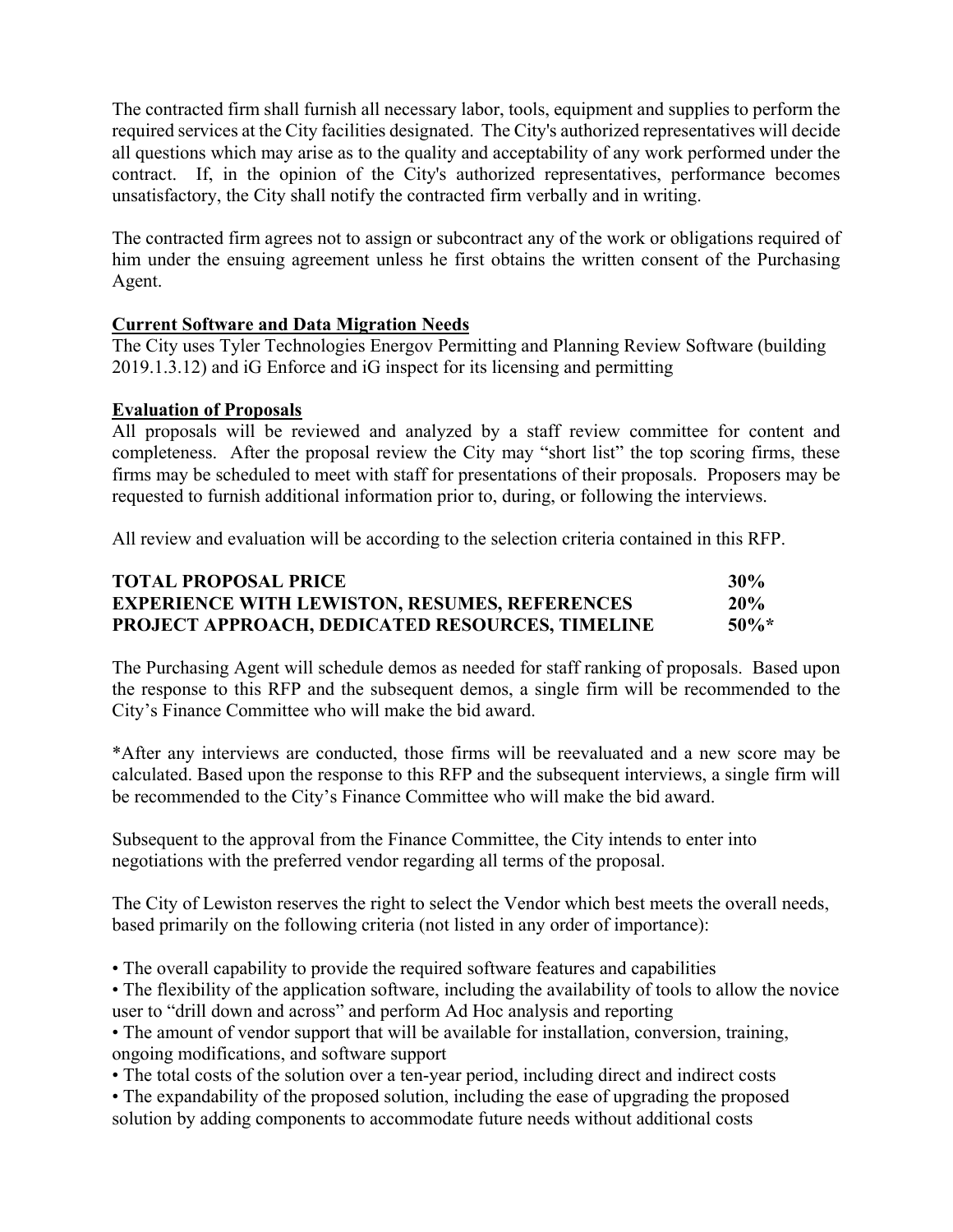• Adherence to the requested Information specifications, thoroughness of the Proposal, as well as the overall format of the presentation

• The capability to perform required conversions of existing data files

• Ease and intuitive use of software interface (for both internal staff including customers (contractors and citizens)

• Availability and ease of use of mobile and online applications

Incurred Expenses

There is no express or implied obligation for the City of Lewiston to reimburse Respondents for any costs or expenses incurred in preparing proposals or for the City evaluating the solution. The City is not responsible for any cost(s) incurred by a Respondent in preparing and/or submitting a Proposal in response to this RFP. The City will also not be responsible for any costs associated with preparing.

See our Terms of Agreement

See our Insurance Requirements

See our Functional Requirements

### **SUBMISSION REQUIREMENTS OUTLINE**

This section describes the information each proposer must provide in response to this request for proposals. This information will be used to determine the qualifications of interested firms in providing Planning/Permitting/Licensing Software for the City of Lewiston. Responses should be as complete and accurate as possible, and must be submitted by the required due date to the Purchasing Office, City of Lewiston. The information provided does contribute to the bid award. It is the proposer's responsibility to read the entire Request for Proposals and add any information requested within the RFP as well as ask questions related to the requests.

### **A. TOTAL PROPOSAL PRICE 30 POINTS MAX**

- Complete the attached Proposal Form in a clearly marked section of the submission
- Failure to submit the Proposal Form will cause your proposal to be deemed nonresponsive and rejected
- The sum of bid items 1 and 2 will be the total cost of the proposal for the RFP. #1 Total cost to provide Planning/Permitting/Licensing software and #2 Total Annual Software Maintenance Costs
- Additional pricing outside the project scope is also requested on the Proposal Form

### **B. EXPERIENCE WITH LEWISTON, RESUMES, REFERENCES 20 POINTS MAX**

- Provide brief history of the firm, including any subsidiaries and/or consultants that may be used on this project, any other software firms that your firm as acquired, as they relate to this project
- Indicate how many years your firm has been in business
- City of Lewiston experience with other software, modules, past experience, customer service
- Provide a current customer references, of *similar size & scope*, preferably municipalities located in the New England area, listing the job name and location, the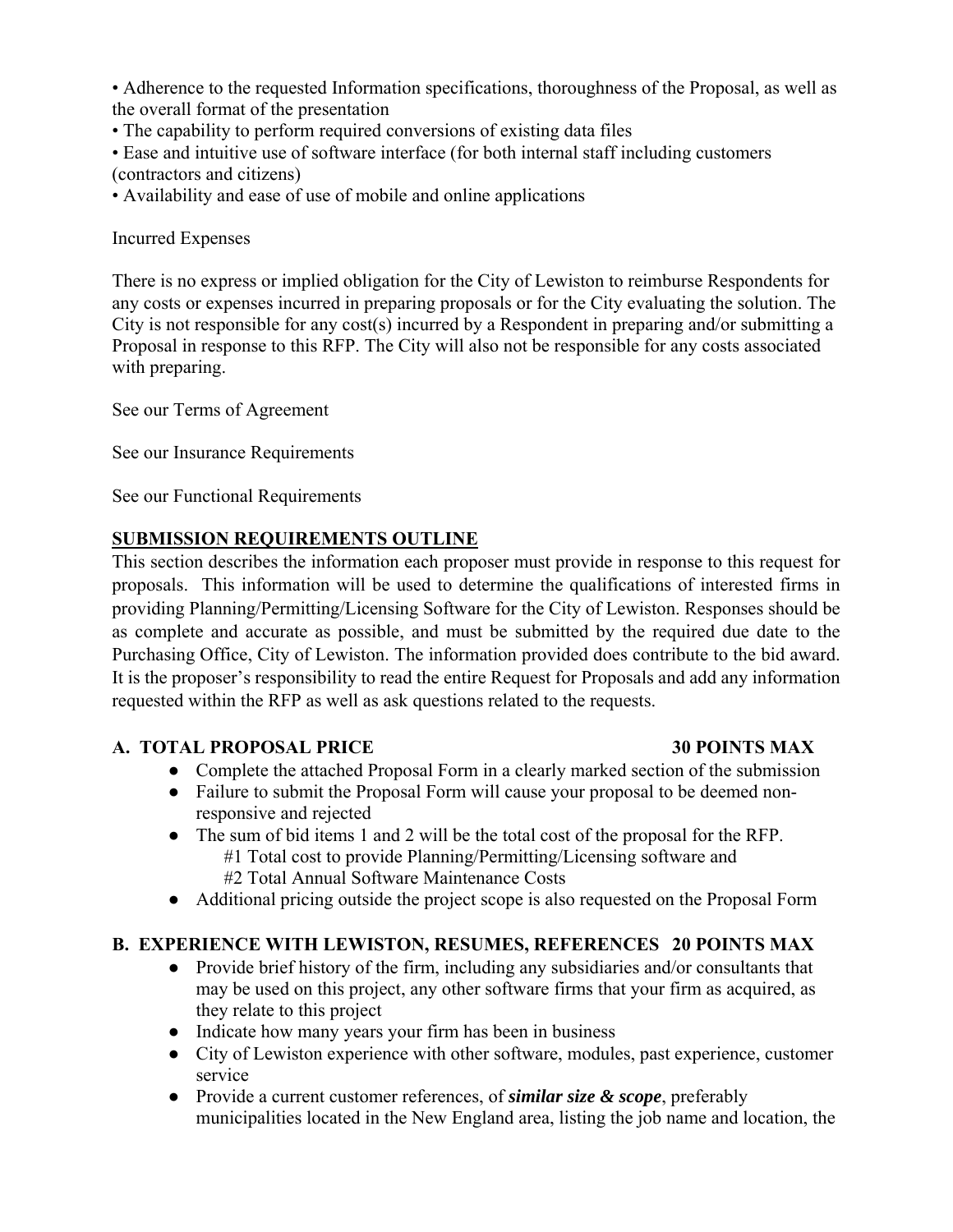name, address, and telephone number of the person who can be contacted for a reference

- Provide resumes and relevant project experience of personnel identified in project plan above that will be assigned to the City's project
- List any pending litigation in which your firm is a defendant
- List any IRS violations of your firm in the past 10 years

### **C. PROJECT APPROACH 50 POINTS MAX**

- Project Length (in months)
- Timeline for all aspects of the project from contract execution to implementation.
- Explain the methods for pre-installation work flow evaluation (including process reengineering as deemed appropriate)
- Explain, in detail, the capabilities of required Planning/Permitting/Licensing software
- Explain, in detail, the capabilities for any included additional software modules needed in the proposal (on-line payments, etc.)
- Include any other types of municipal/governmental software systems your firm provides that are not listed specifically in this RFP and how they might benefit the City.
- Provide your proposed plan for implementation, detailing staff training, conversion current data conversion/migrations, running parallel systems, etc.in detail
- Explain in detail, the dedicated staffing for the firm's proposal, identifying the key staff positions and responsibilities of each in the project
- Provide in detail, the resources required by the City for successful implementation of project

Customer Service available resources available during and after implementation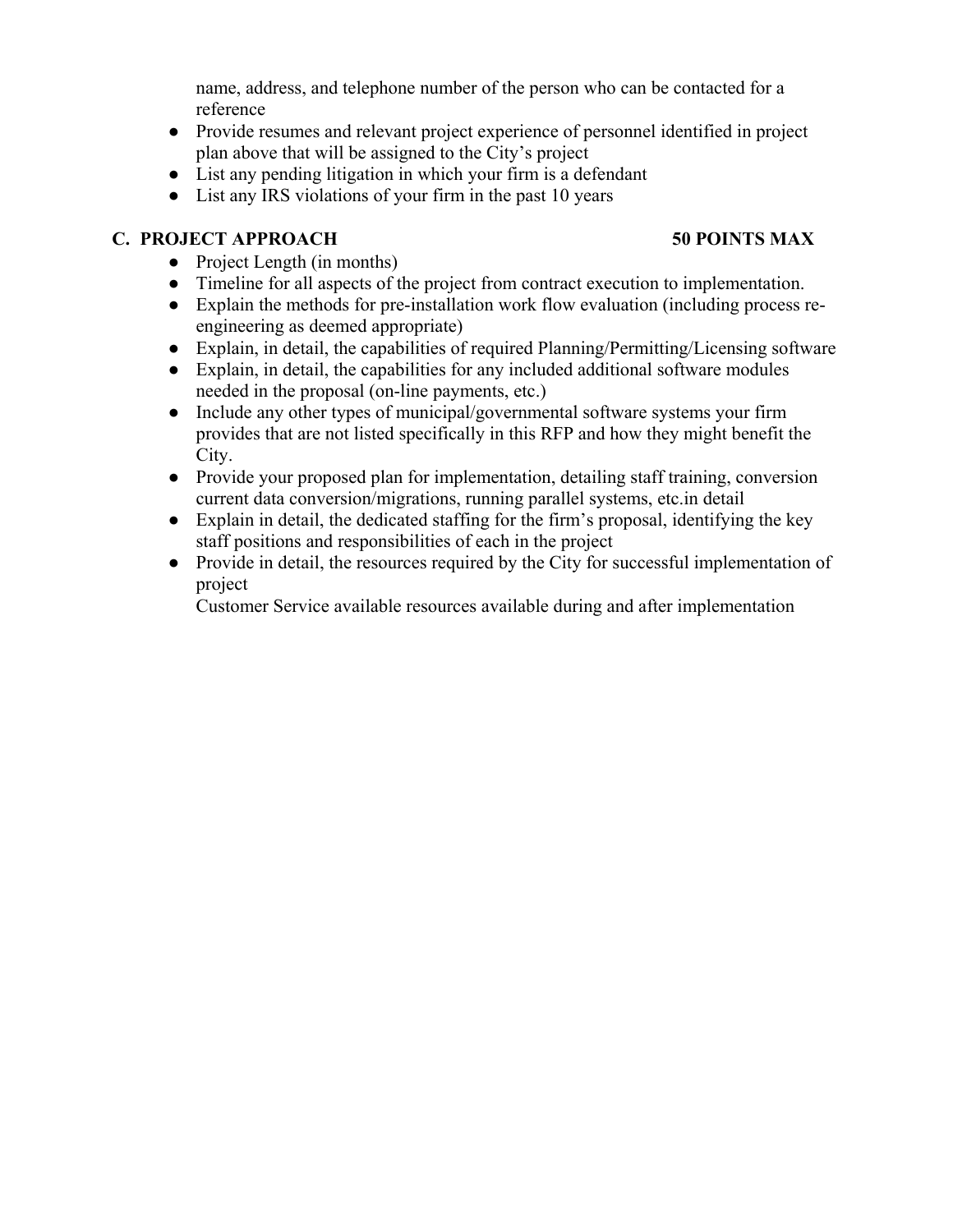### **Planning/Permitting/Licensing Software Requirements To be submitted with proposal, and related forms**

### **Legend for completing the following Requirements**

- $S =$ Standard functionality out-of-the-box or meets requirement fully
- $M =$  Modification required (i.e. standard script or other work-around)
- $C =$  Required customization to the base code/API
- $N =$  Unable to provide this feature or requirement

| Functionality: Please indicate with an "x"             | S | M | N | Comments |
|--------------------------------------------------------|---|---|---|----------|
| General                                                |   |   |   |          |
| System is hosted in the cloud by the vendor            |   |   |   |          |
| allowing access to users in real-time both in the      |   |   |   |          |
| office and in the field.                               |   |   |   |          |
| The vendor must provide free unlimited training and    |   |   |   |          |
| support throughout the life of the contract            |   |   |   |          |
| The vendor provides unlimited users at no additional   |   |   |   |          |
| cost to annual fees                                    |   |   |   |          |
| The vendor will provide software enhancements free     |   |   |   |          |
| of charge whenever released.                           |   |   |   |          |
| System provides GIS access from any device             |   |   |   |          |
| without any additional fees or licensing.              |   |   |   |          |
| Vendor must have a proven track record providing       |   |   |   |          |
| fully web-based solutions.                             |   |   |   |          |
| "Read-only" licenses are available for users that will |   |   |   |          |
| not be creating or editing data without additional     |   |   |   |          |
| licensing costs.                                       |   |   |   |          |
| System provides the ability for end users to easily    |   |   |   |          |
| create custom and ad-hoc reports without requiring     |   |   |   |          |
| the knowledge of SSRS or Crystal Reports.              |   |   |   |          |
| System allows refunds and payment adjustments to       |   |   |   |          |
| be done easily.                                        |   |   |   |          |
| System provides the ability to configure, add new      |   |   |   |          |
| fields, and the ability to immediately run a report    |   |   |   |          |
| with the new field(s) created without requiring        |   |   |   |          |
| technical support or additional coding.                |   |   |   |          |
| System supports secondary addresses.                   |   |   |   |          |
| System maintains a contractor/business owner table     |   |   |   |          |
| which tracks appropriate certifications and licenses   |   |   |   |          |
| as required for the type of contractor/business        |   |   |   |          |
| owner.                                                 |   |   |   |          |
| Software integrates with GIS application for           |   |   |   |          |
| property verification and display.                     |   |   |   |          |
| System generates permits on paper and in PDF           |   |   |   |          |
| form.                                                  |   |   |   |          |
| System can easily email permits and inspections out    |   |   |   |          |
| of the system.                                         |   |   |   |          |
| System allows for sub permits (e.g. building permit    |   |   |   |          |
| with a mechanical permit.)                             |   |   |   |          |
| System has workflow process allowing us to             |   |   |   |          |
| generate a permit type automatically including         |   |   |   |          |
| assessed fees, inspections, and generate forms or      |   |   |   |          |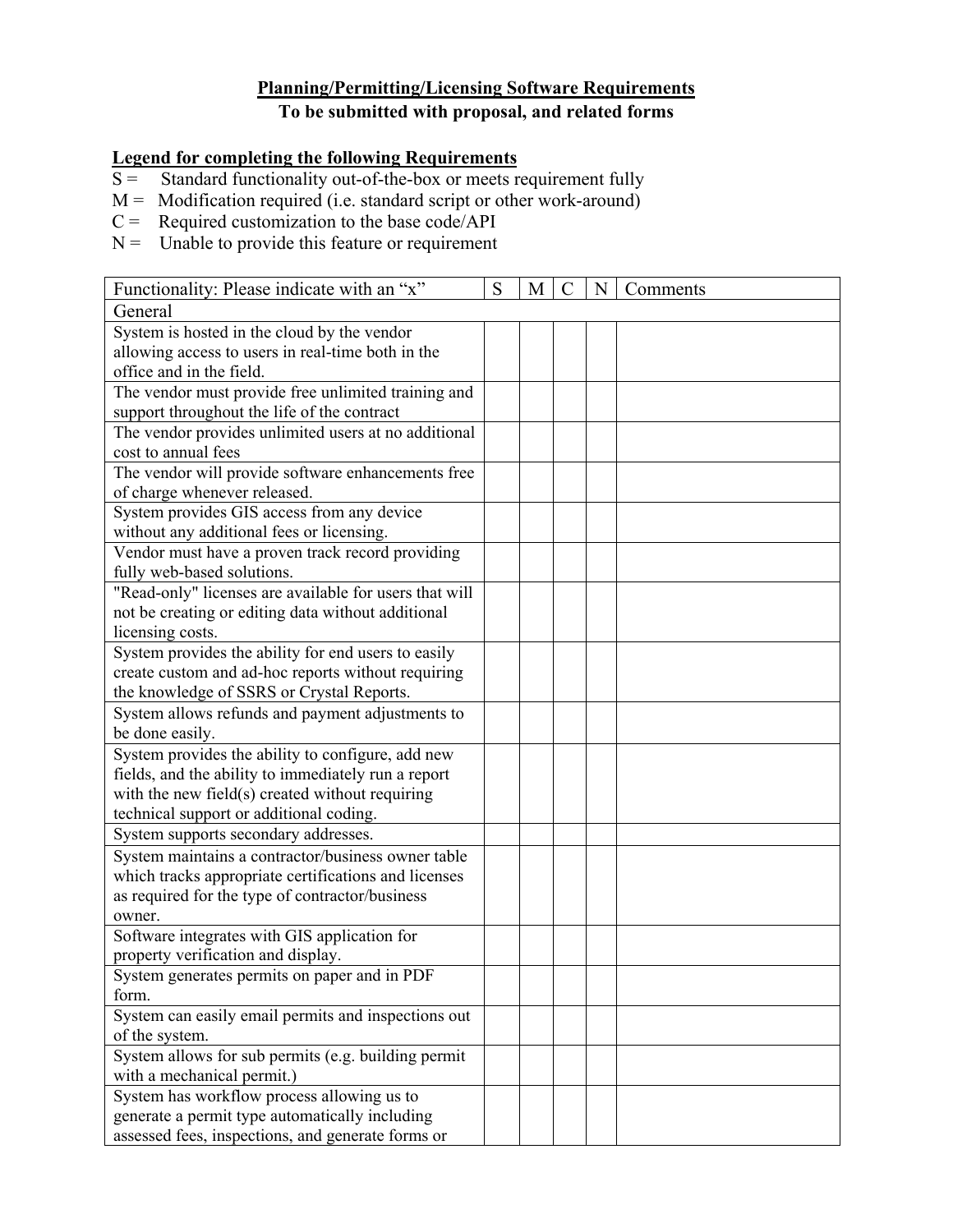| letters. (Business License Renewal Notice, Business      |  |  |  |
|----------------------------------------------------------|--|--|--|
| License Certificate, etc.)                               |  |  |  |
| System provides the ability to import property and       |  |  |  |
| parcel details from our Auditor or Assessor's office     |  |  |  |
| via IAS World.                                           |  |  |  |
| System allows us to create permits, licenses, letters,   |  |  |  |
| and forms as needed (i.e. Certificate of Occupancy,      |  |  |  |
| Zoning Permit, Placard, etc.).                           |  |  |  |
| System allows us to create permits, licenses, letters,   |  |  |  |
| and forms as needed (i.e. Certificate of Occupancy,      |  |  |  |
| Zoning Permit, etc.) that can be available via the       |  |  |  |
| online portal for citizens and contractors/business      |  |  |  |
| owners.                                                  |  |  |  |
| System allows citizens and contractors/business          |  |  |  |
| owners to apply for permits or licensing online.         |  |  |  |
| System provides a portal for citizen and                 |  |  |  |
| contractor/business owner access, which can easily       |  |  |  |
| be configured to meet our permit and licensing           |  |  |  |
| requirements.                                            |  |  |  |
| System provides the ability to pay for a permit and      |  |  |  |
| license online at any time throughout the application    |  |  |  |
| process.                                                 |  |  |  |
| System's payment portal is PCI Compliant.                |  |  |  |
| A permit and licensing portal that provides our team     |  |  |  |
| the control to manage what data is provided to           |  |  |  |
| citizens and contractors/business owners.                |  |  |  |
| The permit and licensing portal must be                  |  |  |  |
| configurable to match with the specific permit data      |  |  |  |
| we require.                                              |  |  |  |
| System allows customers to set up or request             |  |  |  |
| inspections online from Portal.                          |  |  |  |
| System allows citizens to submit a code complaint        |  |  |  |
| online through Portal.                                   |  |  |  |
| System has the ability to turn on or off the ability for |  |  |  |
| citizens to see if a specific property has a code        |  |  |  |
| complaint or any permits.                                |  |  |  |
| System provides a citizen and contractor/business        |  |  |  |
| owner portal allowing our customers to see real time     |  |  |  |
| status updates on inspections, plan reviews, and         |  |  |  |
| other general permit and licensing updates.              |  |  |  |
| Permit and license portal needs to provide our team      |  |  |  |
| with the control to manage what data is published        |  |  |  |
| for citizens and contractors/business owners.            |  |  |  |
| Permit and license portal provides automatic             |  |  |  |
| notification to specified staff when submissions, re-    |  |  |  |
| submittals, and fees are paid online.                    |  |  |  |
| System allows committee review members to see            |  |  |  |
| real-time the status of each reviewer's progress and     |  |  |  |
| status.                                                  |  |  |  |
| System allows committee review members to see            |  |  |  |
| when a new application comes in and what their           |  |  |  |
| review assignments are.                                  |  |  |  |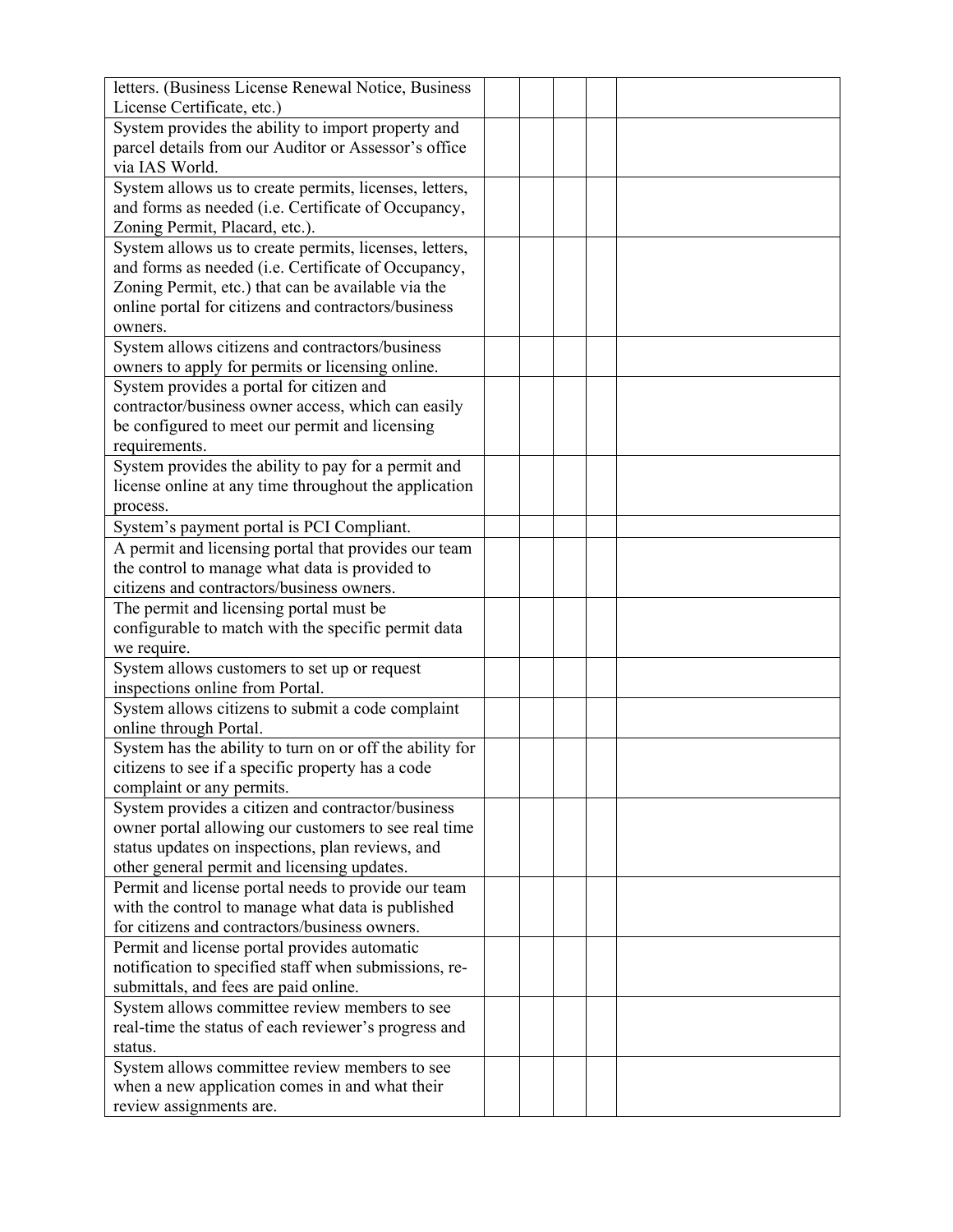| System provides a markup tool for plans with      |  |  |  |
|---------------------------------------------------|--|--|--|
| comments, markup, and individual layers from each |  |  |  |
| committee review member.                          |  |  |  |
| System tracks plan reviews in real time allowing  |  |  |  |
| multiple review committee members to have access  |  |  |  |
| at the same time online.                          |  |  |  |
| System provides e-mail capability within the plan |  |  |  |
| review to send a link to specific tasks for other |  |  |  |
| committee review members.                         |  |  |  |
| Plan and review fees can be created to match our  |  |  |  |
| fees and calculations.                            |  |  |  |

Explain in enough detail your proposals answers to the following as well as any other key functional features relevant to, but not listed in this RFP content.

Provide additional content for explanations as needed.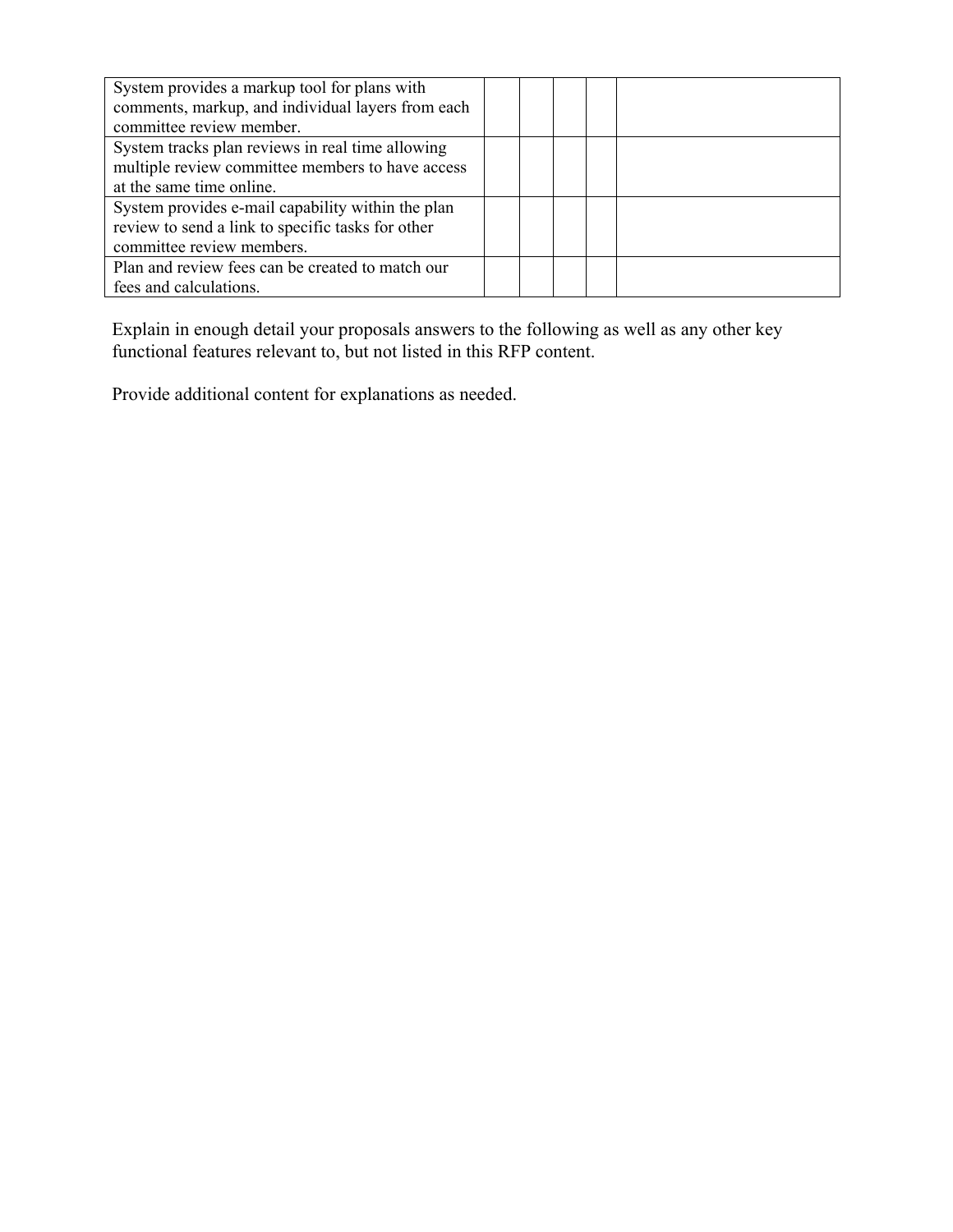### **PROPOSAL FORM Bid 2022-004 Planning/Permitting/Licensing Software**

### **NOTE: THIS PAGE IS TO BE COMPLETED AND SUBMITTED WITH PROPOSAL**

### To: Purchasing Agent

City Hall, Lewiston, Maine

### Dear Sir:

The undersigned hereby declares that he/she has carefully examined the location of the proposed work, the proposed Contract Form and the Contract Documents therein referred to and that he/she proposes and agrees, if this Proposal is accepted, that he/she will contract with the City of Lewiston, by its City Administrator to provide all machinery, tools, labor, equipment and other means of construction and to do all the work and to furnish all the materials, except those specified in the Specifications to be furnished by the City, necessary to complete the work in the manner and time therein prescribed, in accordance with the conditions and requirements set forth in the Contract Documents and the requirements of the Purchasing Agent as provided for therein; and that he/she will accept in full payment therefor the following sums to wit:

| <b>Description</b>                                                                                                                                             | <b>Total Amount</b> |
|----------------------------------------------------------------------------------------------------------------------------------------------------------------|---------------------|
| 1. Total cost to provide Planning/Permitting/Licensing<br>software (to include software, any one- time costs, all<br>initial license costs/fees for all users) | \$                  |
| 2. Total Annual Software Maintenance Costs                                                                                                                     |                     |
| Year 1 (July 1, 22-June 30, 23): \$                                                                                                                            |                     |
| Year 2 (July 1, 23-June 30, 24): $\$                                                                                                                           |                     |
| Year 3 (July 1, 24-June 30, 25): $\$                                                                                                                           |                     |
| Year 4 (July 1, 25-June 30, 26): $\$                                                                                                                           |                     |
| Year 5 (July 1, 26-June 30, 27): \$                                                                                                                            | $\mathbb{S}$        |
| <b>TOTAL</b> (Item 1 and Item 2):                                                                                                                              |                     |

The undersigned acknowledges the receipt of Addenda numbered  $\blacksquare$ 

The undersigned further agrees that, after notification by the Purchasing Agent of the acceptance of his/her Proposal and the readiness of the Contract for signature, he/she will execute the Contract within ten (10) days, Saturdays, Sundays and Holidays, excepted, and that he/she will commence the work within ten (10) days after the execution of the Contract, unless otherwise specified in the Supplemental Specifications or directed by the Information Technology Manager in writing; and that he/she will prosecute the work to its completion within the time limit specified in the Supplemental Specifications.

The undersigned further agrees that in the employment of labor, preference will be given, all other things being equal, to the citizens of Lewiston and of the State of Maine, in that order.